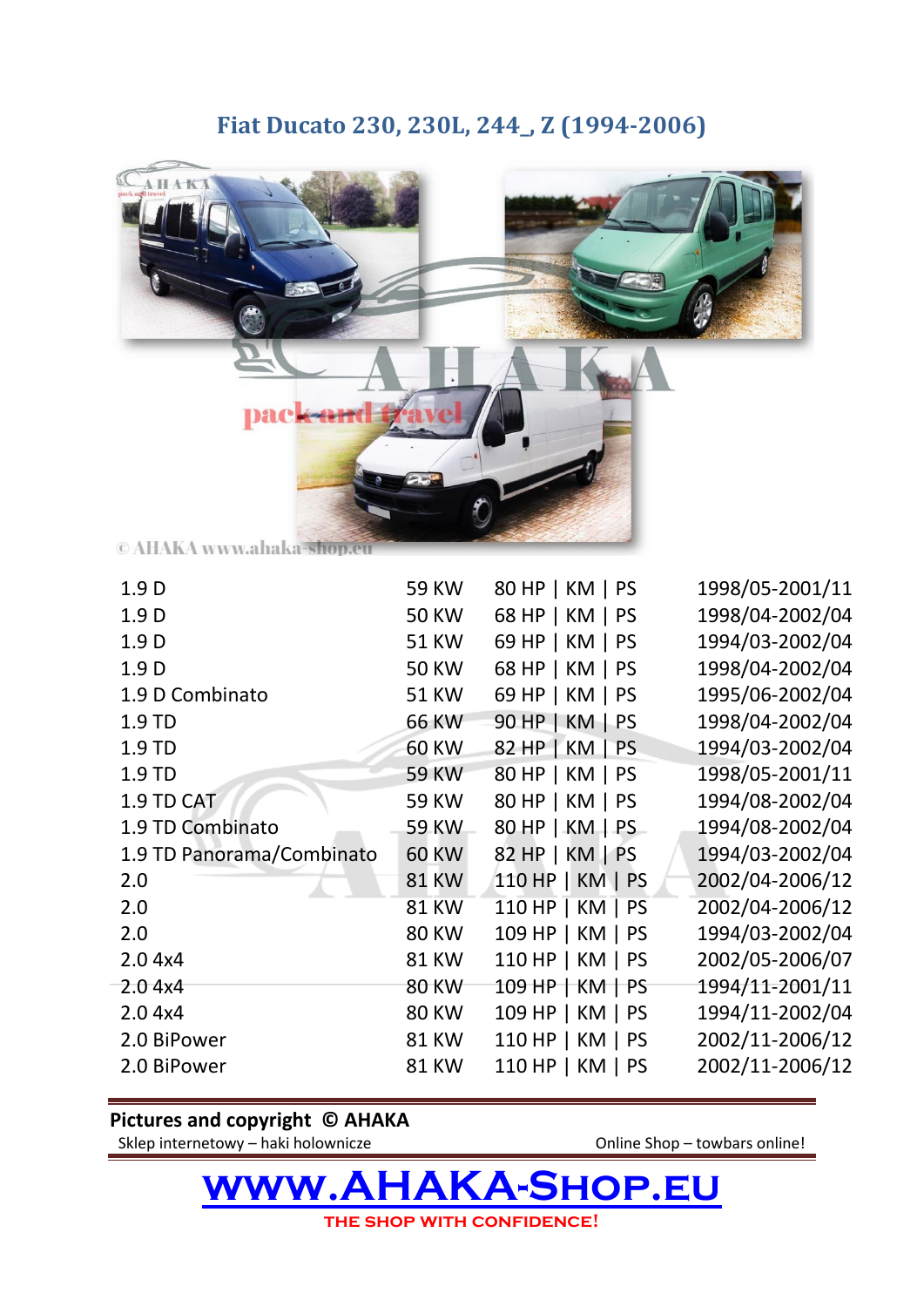| 2.0 JTD                    | 62 KW         | 84 HP   KM   PS  | 2002/04-2006/12 |
|----------------------------|---------------|------------------|-----------------|
| 2.0 JTD                    | <b>62 KW</b>  | 84 HP   KM   PS  | 2001/10-2002/04 |
| 2.0 JTD                    | 62 KW         | 84 HP   KM   PS  | 2002/04-2006/12 |
| 2.0 Panorama/Combinato     | <b>80 KW</b>  | 109 HP   KM   PS | 1994/03-2002/04 |
| $2.3$ JTD                  | <b>81 KW</b>  | 110 HP   KM   PS | 2002/04-2006/12 |
| $2.3$ JTD                  | <b>81 KW</b>  | 110 HP   KM   PS | 2002/04-2006/12 |
| 2.5 <sub>D</sub>           | <b>55 KW</b>  | 75 HP   KM   PS  | 1994/03-2002/04 |
| 2.5 <sub>D</sub>           | <b>62 KW</b>  | 84 HP   KM   PS  | 1994/03-2002/04 |
| 2.5 D 4x4                  | 62 KW         | 84 HP   KM   PS  | 1994/03-2002/04 |
| 2.5 D Combinato            | 62 KW         | 84 HP   KM   PS  | 1994/08-2002/04 |
| 2.5 TD                     | <b>70 KW</b>  | 95 HP   KM   PS  | 1994/03-2002/04 |
| 2.5 TD                     | <b>85 KW</b>  | 116 HP   KM   PS | 1994/06-2001/09 |
| 2.5 TD                     | <b>80 KW</b>  | 109 HP   KM   PS | 1994/06-1998/08 |
| 2.5 TD                     | <b>80 KW</b>  | 109 HP   KM   PS | 1994/06-1998/08 |
| 2.5 TD 4x4                 | <b>85 KW</b>  | 116 HP   KM   PS | 1994/06-2001/09 |
| 2.5 TD 4x4                 | <b>80 KW</b>  | 109 HP   KM   PS | 1994/11-1998/04 |
| 2.5 TD 4x4                 | <b>85 KW</b>  | 116 HP   KM   PS | 1994/11-1998/04 |
| 2.5 TDI                    | <b>85 KW</b>  | 116 HP   KM   PS | 1994/03-2002/04 |
| 2.5 TDI                    | <b>80 KW</b>  | 109 HP   KM   PS | 1994/03-2002/04 |
| 2.5 TDI 4x4                | <b>85 KW</b>  | 116 HP   KM   PS | 1997/04-2002/04 |
| 2.5 TDI 4x4                | <b>85 KW</b>  | 116 HP   KM   PS | 1998/05-2002/04 |
| 2.5 TDI Panorama/Combinato | <b>85 KW</b>  | 116 HP   KM   PS | 1994/03-2002/04 |
| 2.5 TDI Panorama/Combinato | <b>80 KW</b>  | 109 HP   KM   PS | 1994/07-2002/04 |
| 2.8 <sub>D</sub>           | <b>64 KW</b>  | 87 HP   KM   PS  | 1998/02-2002/04 |
| 2.8 <sub>D</sub>           | 64 KW         | 87 HP   KM   PS  | 1998/05-2002/04 |
| 2.8 D 4x4                  | <b>64 KW</b>  | 87 HP   KM   PS  | 1998/08-2002/04 |
| 2.8 JTD                    | 94 KW         | 128 HP   KM   PS | 2002/04-2006/12 |
| 2.8 JTD                    | <b>94 KW</b>  | 128 HP   KM   PS | 2000/11-2002/04 |
| 2.8 JTD                    | 94 KW         | 128 HP   KM   PS | 2002/04-2006/12 |
| 2.8 JTD 4x4                | 94 KW         | 128 HP   KM   PS | 2002/07-2006/12 |
| 2.8 JTD 4x4                | 94 KW         | 128 HP   KM   PS | 2000/11-2002/04 |
| 2.8 JTD 4x4                | 94 KW         | 128 HP   KM   PS | 2002/07-2006/12 |
| 2.8 JTD Power              | <b>107 KW</b> | 146 HP   KM   PS | 2004/05-2006/12 |
| 2.8 TD                     | <b>90 KW</b>  | 122 HP   KM   PS | 2003/11-2006/07 |
| 2.8 TD                     | <b>90 KW</b>  | 122 HP   KM   PS | 2002/04-2006/07 |
| 2.8 TD 4x4                 | <b>90 KW</b>  | 122 HP   KM   PS | 2003/11-2006/07 |
| 2.8 TD 4x4                 | <b>90 KW</b>  | 122 HP   KM   PS | 1998/05-2001/09 |

**Pictures and copyright © AHAKA**

Sklep internetowy – haki holownicze **Online Shop – towbars online!**